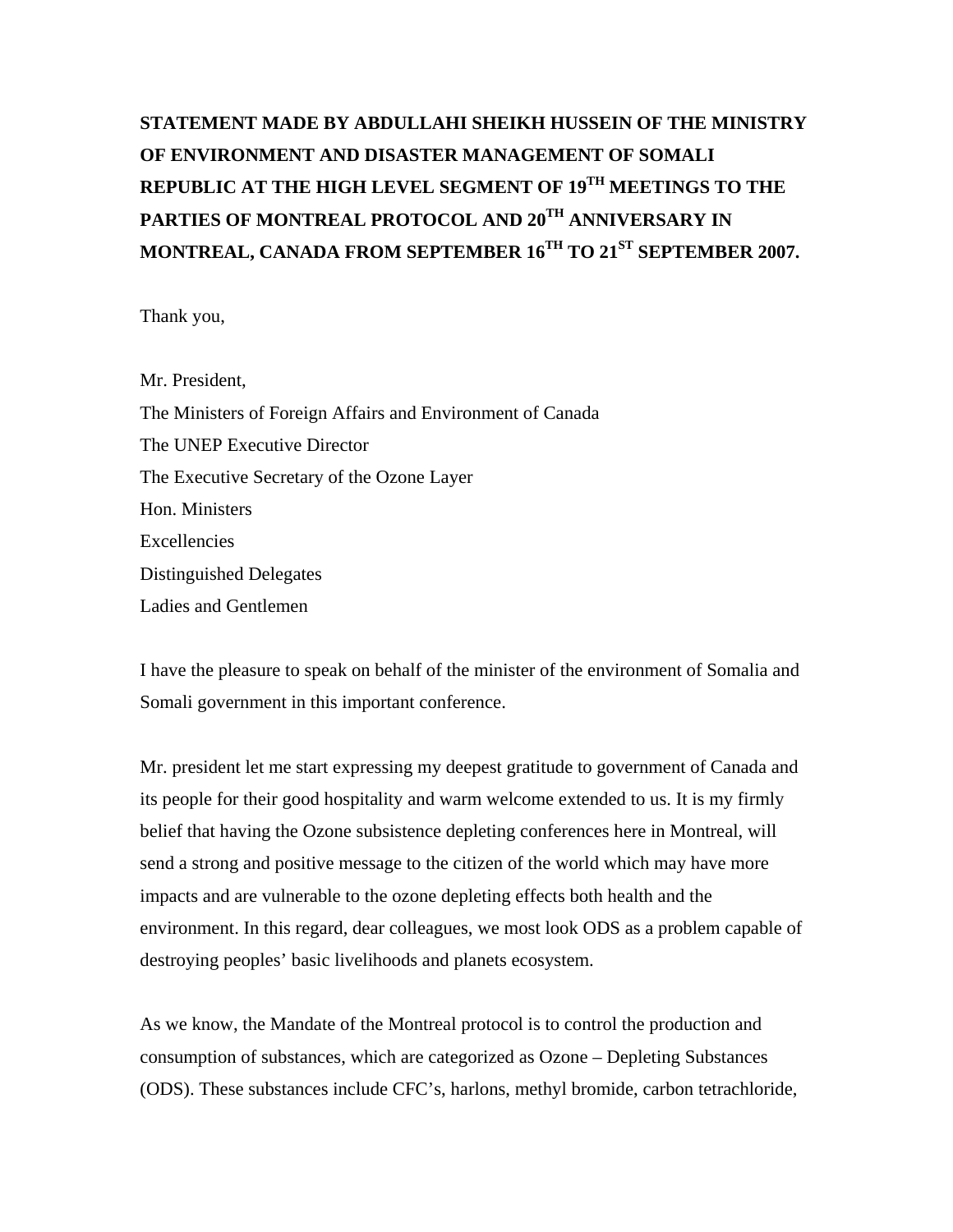methyl chloroform and HCFCs. For each group the protocol provides a timetable in which the production of the substance must be phased out and eventually eliminated.

Many scientific reports indicated that the parties to the Montreal protocol has phased-out the production of over 95 percent (developed countries) of all of the chemicals controlled by the protocol as result, global observations have verified that atmospheric levels of key ozone depleting provisions the ozone layer should return to pre-1980 levels by 2050- 2075. These key successful achievements were as a result of: -

## **Setting policy**

- Science driven (assessment panels)
- Amendment and adjustment
- Good alternative for bad products (industry0)

## **Implementing it in the real world**

- Finance-the multilateral fund (MLF)
- UN family-the implementing agencies
- Realism, pragmatism, pre-1992

### **Compliance control**

- Reporting
- Compliance procedure

These successful achievements we are celebrating today must continue until we reach complete phase-out of ODS. The achievements of Montreal protocol can also be a model of other conventions to follow.

Somalia has been a party to the Montreal protocol on ozone depleting substance since 2001. Therefore the government of Somalia is a bound to implement its relations and phase out of ODSs on a specific date determined by the protocol. However, Somalia has not benefited from the resources available to under developing countries, although it collected and submitted to the secretariat ODS data in 2005 – 2006. This country has no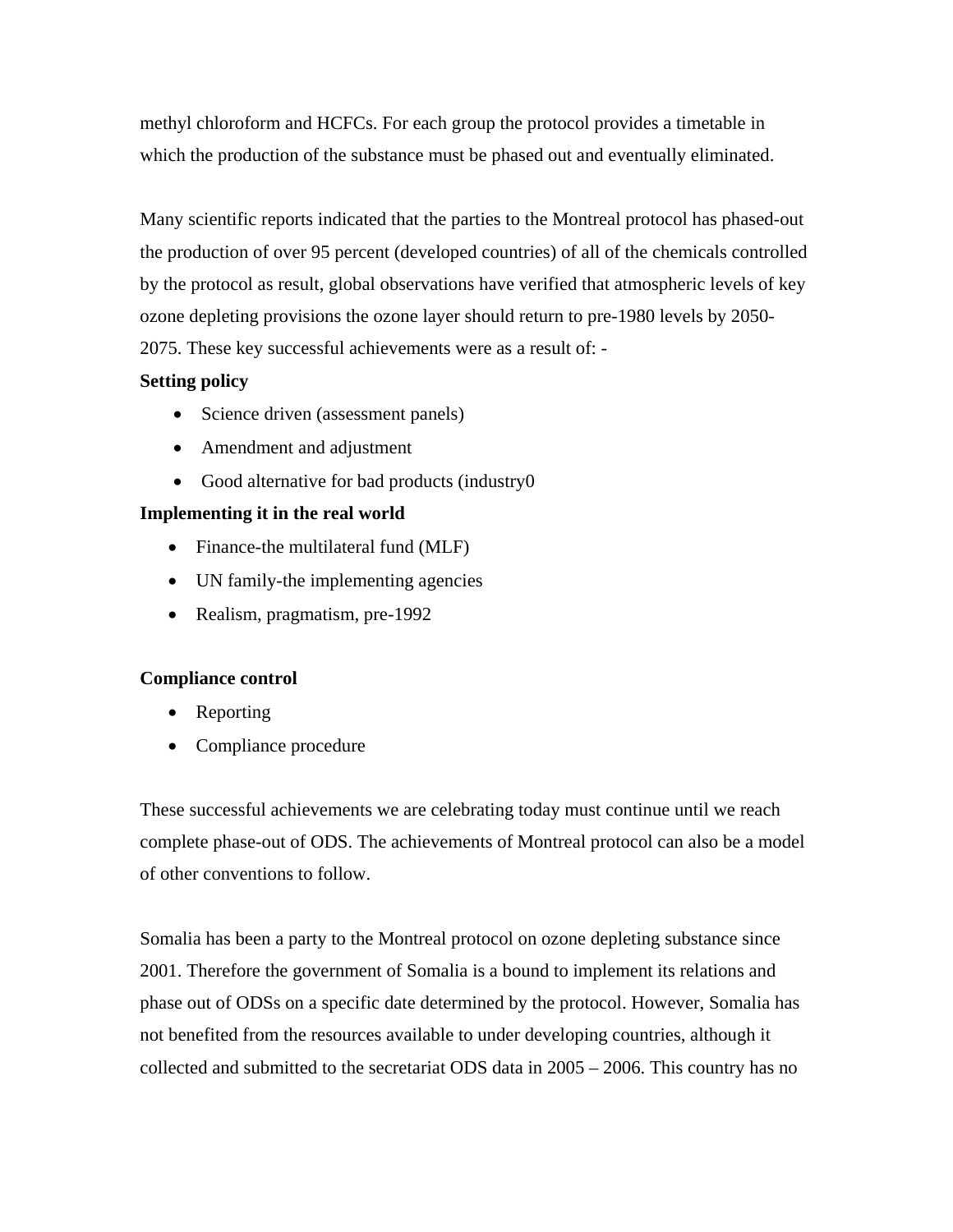capacity to fulfill its all obligations arising from the protocol because of the challenges it has been facing. The major challenges encountered in the phase out of the ODS are: -

- Lack of trained staff in ozone management
- Lack of legislation and legal control of any kind to monitor the import and use of ozone depleting substance
- Lack of awareness and public education
- Lack of financial and technological assistance

The environment in Somalia has been severely degraded due to unsustainable use of natural resources, climate change and substances that deplete ozone lager as well as illegal trafficking of dumping toxic waste chemicals. Consequently the lives and livelihoods of Somali have been impacted. The poverty and illiteracy and civil conflicts have also exacerbated the situation.

Since the outbreak of the Somali civil war in 1990, Somalia political, socio-economic and environmental structures have been disintegrated. Disruption in governance and civil order over the last two decades has left Somalia without effective environmental management interventions. Consequently, environmental resources have experienced continued degradation. Somalia's interest in environmental resources issues beyond its own borders have also been excluded from a large number of international and regional agreements and conventions over this same period. Although Somalia is a signatory to a number of Multilateral Environment Agreements (MEAs), there has been little progress in implementation.

The absence of an effective legislative, institutional and policy framework lack of technical capacity for monitoring and planning, and issues relating to ODS further compound environmental problems. The environment is severely degraded and threatened with continued degradation unless action is taken to introduce and support environmentally sustainable development and practices.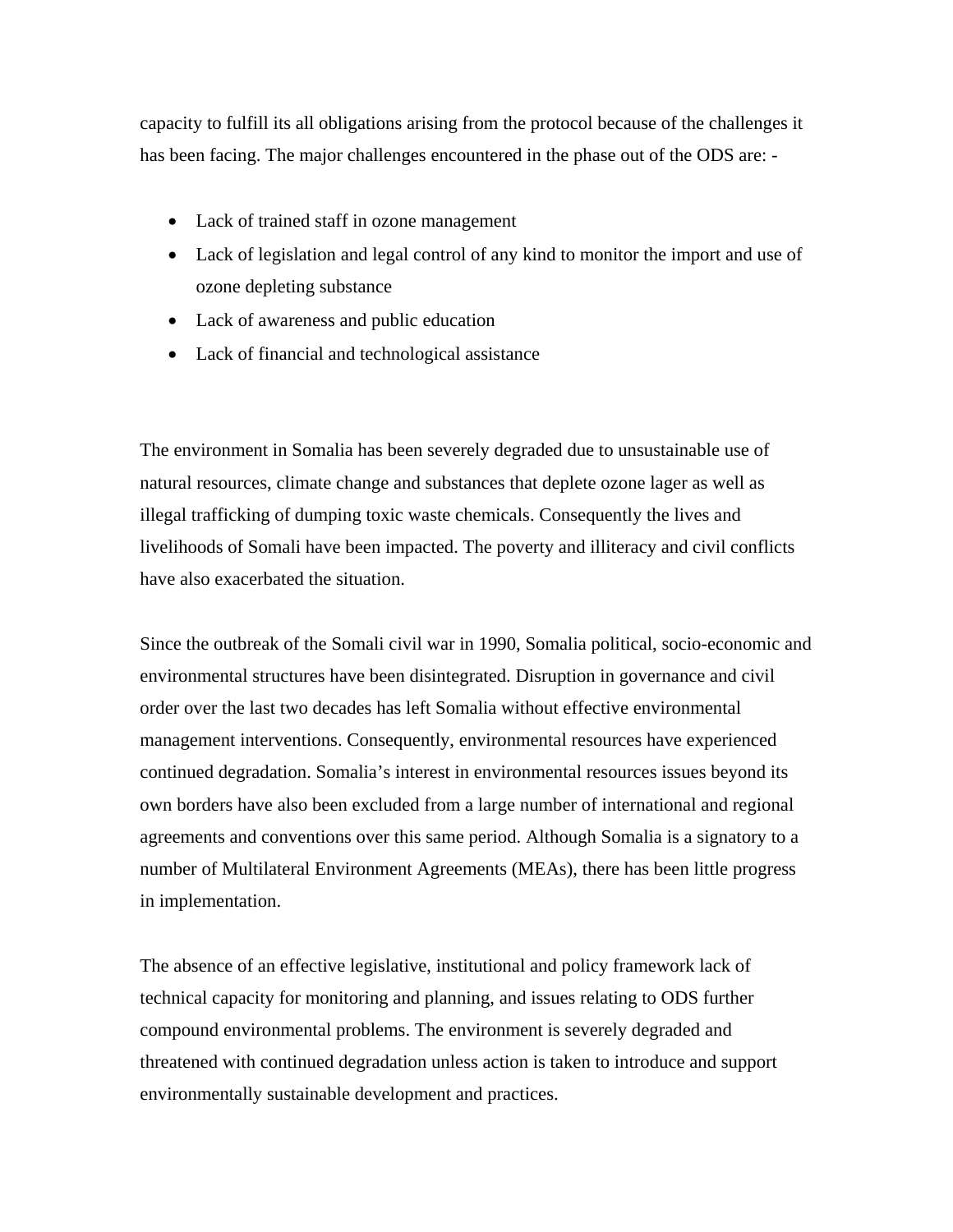Somalia will therefore need to address the environmental challenges urgently, to safeguard livelihoods and promote sustainable development. Ratification of environmental conventions presents the best opportunity for Somalia to join the global community in this process, and to access technical and financial resources to develop and implement programmes and strategies to address these challenges.

The key priorities of the ministry to address these problems are as follows: -

- 1. Improvement of cooperation and coordination at the national and international level.
- 2. Identification, adaptation and use of environmentally sound technologies and practices.
- 3. Public education and awareness arising.
- 4. Development of environmental information systems.
- 5. Mobilization of financial resources
- 6. Development and implementation of proactive environmental management tools
- 7. Capacity building training environmental education awareness.

To implement the above-mentioned priorities, Somalia requires

- a) Institutional capacity building,
- b) Regulatory infrastructure,
- c) Monitoring and enforcement measures
- d) Policies and strategies
- e) Training of relevant personnel in meeting obligations under the conventions.
- f) Mobilization of resources from national, bilateral and multilateral resources.
- g) Development of private and public partnership
- h) Establishment, use and maintenance of information systems
- i) Empowering local communities
- j) Promoting cleaner environmental programmes
- k) Training of customs officers in monitoring and controlling of ODS imports